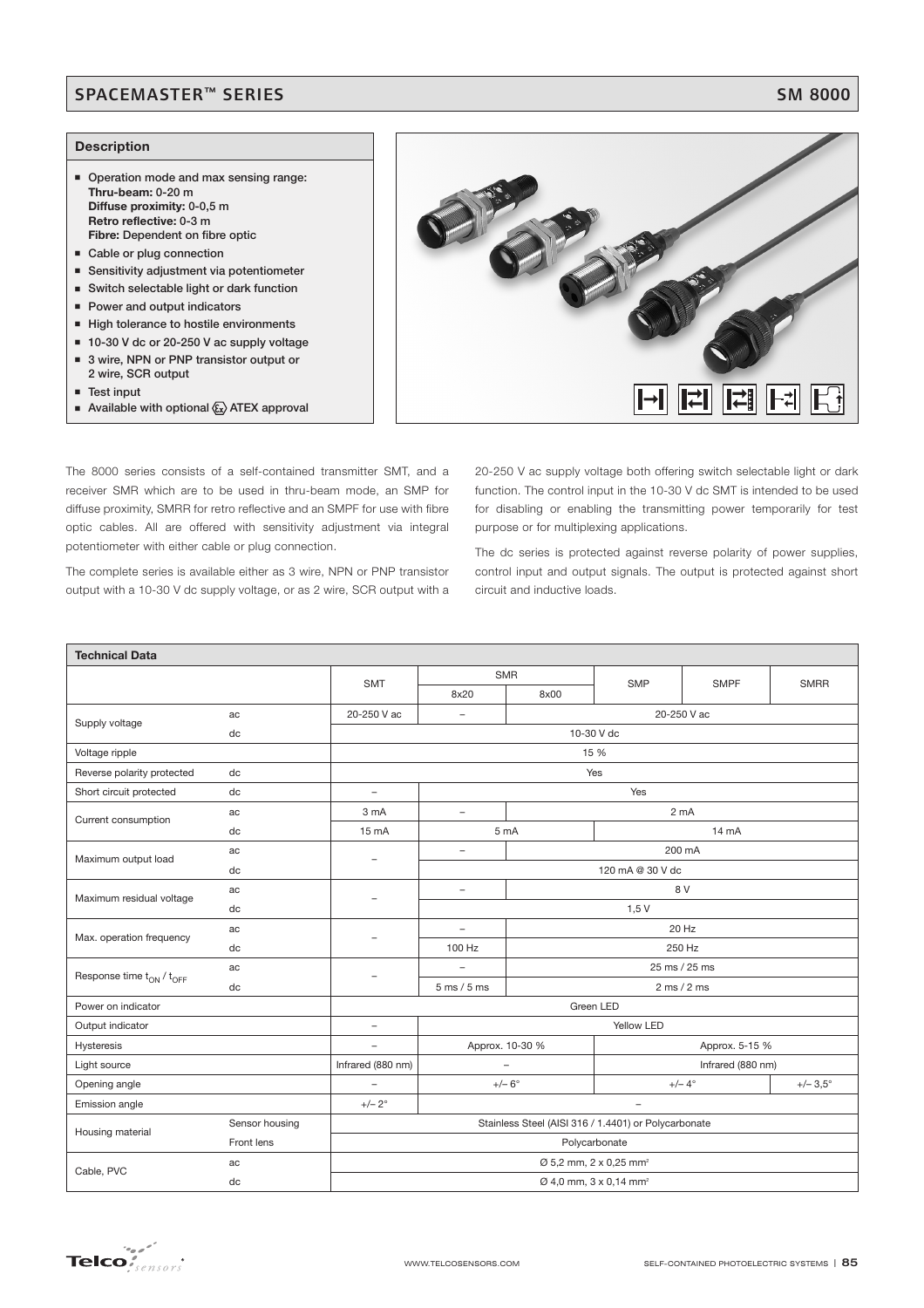# SM 8000 SPACEMASTER™ SERIES

| <b>Environmental Data</b> |                 |                          |                             |      |              |             |              |  |  |
|---------------------------|-----------------|--------------------------|-----------------------------|------|--------------|-------------|--------------|--|--|
|                           |                 | <b>SMT</b>               | <b>SMR</b>                  |      | <b>SMP</b>   | <b>SMPF</b> | <b>SMRR</b>  |  |  |
|                           |                 |                          | 8x20                        | 8x00 |              |             |              |  |  |
| Vibration                 |                 | 10-55 Hz, 0,5 mm         |                             |      |              |             |              |  |  |
| Shock                     |                 |                          | 30 <sub>g</sub>             |      |              |             |              |  |  |
| Light immunity            | @ 5° incidence  | $\overline{\phantom{0}}$ | > 10 000 lux<br>$>7000$ lux |      | -            |             |              |  |  |
|                           | @ 15° incidence | $\overline{\phantom{0}}$ | -                           |      | $>40000$ lux |             | > 25 000 lux |  |  |
| Temperature, operation    |                 | $-20$ to $+60$ °C        |                             |      |              |             |              |  |  |
| Temperature, storage      |                 | $-40$ to $+80$ °C        |                             |      |              |             |              |  |  |
|                           | ac              |                          |                             |      | IP 60        |             |              |  |  |
| Sealing class             | dc              |                          |                             |      | IP 67        |             |              |  |  |
|                           | ac              | $CE$ $AC$                |                             |      |              |             |              |  |  |
| Approvals                 | dc              | CE                       |                             |      |              |             |              |  |  |

|                         | <b>Available Types</b>                        |                   |                                                         |                        |                                                                                                                                                            |                      |                          |                          |                       |                       |                       |                   |  |  |  |  |  |  |  |     |                        |                |                       |                        |                       |
|-------------------------|-----------------------------------------------|-------------------|---------------------------------------------------------|------------------------|------------------------------------------------------------------------------------------------------------------------------------------------------------|----------------------|--------------------------|--------------------------|-----------------------|-----------------------|-----------------------|-------------------|--|--|--|--|--|--|--|-----|------------------------|----------------|-----------------------|------------------------|-----------------------|
|                         | Control<br>Power<br>Type<br>Output<br>Feature |                   |                                                         |                        | Connection                                                                                                                                                 |                      | 5 m cable                | 3 pin, M8 plug           | 4 pin, M12 plug       |                       |                       |                   |  |  |  |  |  |  |  |     |                        |                |                       |                        |                       |
|                         |                                               | Supply            |                                                         |                        | <b>Housing Material</b>                                                                                                                                    | <b>Housing Type</b>  |                          | Order Reference          |                       | Range                 |                       |                   |  |  |  |  |  |  |  |     |                        |                |                       |                        |                       |
|                         |                                               | 10-30             | Test                                                    |                        | Polycarbonate                                                                                                                                              |                      | <b>SMT 8000 PG 5</b>     | <b>SMT 8000 PG T3</b>    | <b>SMT 8000 PG J</b>  |                       |                       |                   |  |  |  |  |  |  |  |     |                        |                |                       |                        |                       |
| Transmitter             | 8000                                          | V dc              | Input                                                   |                        | <b>Stainless Steel</b>                                                                                                                                     |                      | <b>SMT 8000 MG 5</b>     | <b>SMT 8000 MG T3</b>    | <b>SMT 8000 MG J</b>  | 20 m                  |                       |                   |  |  |  |  |  |  |  |     |                        |                |                       |                        |                       |
|                         |                                               | 20-250            |                                                         |                        | Polycarbonate                                                                                                                                              | M <sub>18</sub> x 1  | <b>SMT 8600 PG 5</b>     | $\overline{\phantom{a}}$ |                       |                       |                       |                   |  |  |  |  |  |  |  |     |                        |                |                       |                        |                       |
|                         | 8600                                          | V ac              |                                                         |                        | <b>Stainless Steel</b>                                                                                                                                     |                      | <b>SMT 8600 MG 5</b>     |                          |                       | 7 <sub>m</sub>        |                       |                   |  |  |  |  |  |  |  |     |                        |                |                       |                        |                       |
|                         |                                               |                   |                                                         |                        |                                                                                                                                                            |                      |                          |                          |                       |                       |                       |                   |  |  |  |  |  |  |  |     |                        |                |                       |                        |                       |
|                         | 8400                                          |                   |                                                         | <b>NPN</b>             | Polycarbonate                                                                                                                                              |                      | SMR 8400 PG 5            | <b>SMR 8400 PG T3</b>    | <b>SMR 8400 PG J</b>  |                       |                       |                   |  |  |  |  |  |  |  |     |                        |                |                       |                        |                       |
|                         |                                               |                   |                                                         |                        | <b>Stainless Steel</b>                                                                                                                                     |                      | <b>SMR 8400 MG 5</b>     | <b>SMR 8400 MG T3</b>    | <b>SMR 8400 MG J</b>  | $0-7$ m               |                       |                   |  |  |  |  |  |  |  |     |                        |                |                       |                        |                       |
|                         | 8500                                          |                   | Sensitivity                                             | PNP                    | Polycarbonate                                                                                                                                              |                      | SMR 8500 PG 5            | <b>SMR 8500 PG T3</b>    | <b>SMR 8500 PG J</b>  |                       |                       |                   |  |  |  |  |  |  |  |     |                        |                |                       |                        |                       |
|                         |                                               | $10 - 30$<br>V dc | pot. and<br>light/dark                                  |                        | <b>Stainless Steel</b>                                                                                                                                     |                      | <b>SMR 8500 MG 5</b>     | <b>SMR 8500 MG T3</b>    | <b>SMR 8500 MG J</b>  |                       |                       |                   |  |  |  |  |  |  |  |     |                        |                |                       |                        |                       |
|                         | Receiver<br>8420<br>8520                      |                   | switch                                                  | <b>NPN</b>             | Polycarbonate                                                                                                                                              | $M18 \times 1$       | SMR 8420 PG 5            | <b>SMR 8420 PG T3</b>    | <b>SMR 8420 PG J</b>  |                       |                       |                   |  |  |  |  |  |  |  |     |                        |                |                       |                        |                       |
|                         |                                               |                   |                                                         |                        | <b>Stainless Steel</b>                                                                                                                                     |                      | SMR 8420 MG 5            | <b>SMR 8420 MG T3</b>    | <b>SMR 8420 MG J</b>  | $0 - 20$ m            |                       |                   |  |  |  |  |  |  |  |     |                        |                |                       |                        |                       |
|                         |                                               |                   |                                                         | <b>PNP</b>             | Polycarbonate                                                                                                                                              |                      | SMR 8520 PG 5            | <b>SMR 8520 PG T3</b>    | <b>SMR 8520 PG J</b>  | 7 <sub>m</sub>        |                       |                   |  |  |  |  |  |  |  |     |                        |                |                       |                        |                       |
|                         |                                               |                   |                                                         |                        | <b>Stainless Steel</b>                                                                                                                                     |                      | <b>SMR 8520 MG 5</b>     | <b>SMR 8520 MG T3</b>    | <b>SMR 8520 MG J</b>  |                       |                       |                   |  |  |  |  |  |  |  |     |                        |                |                       |                        |                       |
|                         | 8800                                          | 20-250            | Light/dark                                              | <b>SCR</b>             | Polycarbonate                                                                                                                                              |                      | <b>SMR 8800 PG 5</b>     | $\overline{\phantom{a}}$ |                       |                       |                       |                   |  |  |  |  |  |  |  |     |                        |                |                       |                        |                       |
|                         | V ac                                          | switch            |                                                         | <b>Stainless Steel</b> |                                                                                                                                                            | <b>SMR 8800 MG 5</b> | $\overline{\phantom{a}}$ |                          |                       |                       |                       |                   |  |  |  |  |  |  |  |     |                        |                |                       |                        |                       |
|                         |                                               |                   |                                                         |                        |                                                                                                                                                            |                      |                          |                          |                       |                       |                       |                   |  |  |  |  |  |  |  |     |                        |                |                       |                        |                       |
|                         | 8400                                          |                   | Sensitivity<br>pot. and<br>light/dark<br>switch         | <b>NPN</b>             | Polycarbonate                                                                                                                                              |                      | SMP 8400 PG 5            | <b>SMP 8400 PG T3</b>    | <b>SMP 8400 PG J</b>  | $0 - 0.5$ m           |                       |                   |  |  |  |  |  |  |  |     |                        |                |                       |                        |                       |
|                         |                                               | 10-30             |                                                         |                        | <b>Stainless Steel</b>                                                                                                                                     |                      | <b>SMP 8400 MG 5</b>     | <b>SMP 8400 MG T3</b>    | <b>SMP 8400 MG J</b>  |                       |                       |                   |  |  |  |  |  |  |  |     |                        |                |                       |                        |                       |
|                         |                                               | V dc<br>8500      |                                                         | PNP                    | Polycarbonate                                                                                                                                              |                      | SMP 8500 PG 5            | <b>SMP 8500 PG T3</b>    | <b>SMP 8500 PG J</b>  |                       |                       |                   |  |  |  |  |  |  |  |     |                        |                |                       |                        |                       |
| Proximity               |                                               |                   |                                                         |                        | <b>Stainless Steel</b>                                                                                                                                     | M <sub>18</sub> x 1  | SMP 8500 MG 5            | <b>SMP 8500 MG T3</b>    | <b>SMP 8500 MG J</b>  |                       |                       |                   |  |  |  |  |  |  |  |     |                        |                |                       |                        |                       |
|                         | 8800                                          | 20-250            |                                                         | <b>SCR</b>             | Polycarbonate                                                                                                                                              |                      | SMP 8800 PG 5            |                          |                       |                       |                       |                   |  |  |  |  |  |  |  |     |                        |                |                       |                        |                       |
|                         |                                               | V ac              |                                                         |                        | <b>Stainless Steel</b>                                                                                                                                     |                      | <b>SMP 8800 MG 5</b>     | $\overline{\phantom{0}}$ |                       |                       |                       |                   |  |  |  |  |  |  |  |     |                        |                |                       |                        |                       |
|                         |                                               |                   |                                                         |                        |                                                                                                                                                            |                      |                          |                          |                       |                       |                       |                   |  |  |  |  |  |  |  |     |                        |                |                       |                        |                       |
|                         |                                               |                   |                                                         |                        | Polycarbonate                                                                                                                                              |                      | <b>SMPF 8400 PG 5</b>    | <b>SMPF 8400 PG T3</b>   | <b>SMPF 8400 PG J</b> | Refer to              |                       |                   |  |  |  |  |  |  |  |     |                        |                |                       |                        |                       |
|                         | 8400                                          | $10 - 30$         | Sensitivity<br>pot. and<br>light/dark                   | <b>NPN</b>             | <b>Stainless Steel</b>                                                                                                                                     |                      | <b>SMPF 8400 MG 5</b>    | <b>SMPF 8400 MG T3</b>   | <b>SMPF 8400 MG J</b> |                       |                       |                   |  |  |  |  |  |  |  |     |                        |                |                       |                        |                       |
| <b>Fibre Sensor</b>     |                                               | V dc              |                                                         |                        | Polycarbonate                                                                                                                                              |                      | <b>SMPF 8500 PG 5</b>    | <b>SMPF 8500 PG T3</b>   | <b>SMPF 8500 PG J</b> |                       |                       |                   |  |  |  |  |  |  |  |     |                        |                |                       |                        |                       |
|                         | 8500                                          |                   |                                                         |                        |                                                                                                                                                            |                      |                          |                          |                       |                       |                       |                   |  |  |  |  |  |  |  | PNP | <b>Stainless Steel</b> | $M18 \times 1$ | <b>SMPF 8500 MG 5</b> | <b>SMPF 8500 MG T3</b> | <b>SMPF 8500 MG J</b> |
|                         |                                               | 20-250            | switch                                                  |                        | Polycarbonate                                                                                                                                              |                      | <b>SMPF 8800 PG 5</b>    | $\qquad \qquad -$        |                       |                       |                       |                   |  |  |  |  |  |  |  |     |                        |                |                       |                        |                       |
|                         | 8800                                          | V ac              |                                                         |                        |                                                                                                                                                            |                      | <b>SCR</b>               | <b>Stainless Steel</b>   |                       | <b>SMPF 8800 MG 5</b> |                       |                   |  |  |  |  |  |  |  |     |                        |                |                       |                        |                       |
|                         |                                               |                   | Note: Glass fibre optic cable to be ordered separately. |                        |                                                                                                                                                            |                      |                          |                          |                       |                       |                       |                   |  |  |  |  |  |  |  |     |                        |                |                       |                        |                       |
|                         |                                               |                   |                                                         |                        | Polycarbonate                                                                                                                                              |                      | <b>SMRR 8400 PG 5</b>    | <b>SMRR 8400 PG T3</b>   | <b>SMRR 8400 PG J</b> |                       |                       |                   |  |  |  |  |  |  |  |     |                        |                |                       |                        |                       |
|                         | 8400                                          |                   |                                                         | <b>NPN</b>             | <b>Stainless Steel</b>                                                                                                                                     |                      | <b>SMRR 8400 MG 5</b>    | <b>SMRR 8400 MG T3</b>   | <b>SMRR 8400 MG J</b> | $0-3$ m               |                       |                   |  |  |  |  |  |  |  |     |                        |                |                       |                        |                       |
| <b>Retro Reflective</b> |                                               | 10-30<br>V dc     | Sensitivity                                             |                        | Polycarbonate                                                                                                                                              |                      | <b>SMRR 8500 PG 5</b>    | <b>SMRR 8500 PG T3</b>   | <b>SMRR 8500 PG J</b> |                       |                       |                   |  |  |  |  |  |  |  |     |                        |                |                       |                        |                       |
|                         | 8500                                          |                   | pot. and<br>light/dark                                  | <b>PNP</b>             | <b>Stainless Steel</b>                                                                                                                                     | M18 x 1              | <b>SMRR 8500 MG 5</b>    | <b>SMRR 8500 MG T3</b>   | <b>SMRR 8500 MG J</b> |                       |                       |                   |  |  |  |  |  |  |  |     |                        |                |                       |                        |                       |
|                         |                                               |                   | switch                                                  |                        |                                                                                                                                                            |                      |                          |                          |                       |                       |                       |                   |  |  |  |  |  |  |  |     |                        |                |                       |                        |                       |
|                         | 8800                                          | 20-250<br>V ac    |                                                         |                        |                                                                                                                                                            |                      |                          | <b>SCR</b>               | Polycarbonate         |                       | <b>SMRR 8800 PG 5</b> | $\qquad \qquad -$ |  |  |  |  |  |  |  |     |                        |                |                       |                        |                       |
|                         |                                               |                   | Note: Reflector to be ordered separately.               |                        | <b>Stainless Steel</b>                                                                                                                                     |                      | <b>SMRR 8800 MG 5</b>    |                          |                       |                       |                       |                   |  |  |  |  |  |  |  |     |                        |                |                       |                        |                       |
|                         |                                               |                   | 86   SELF-CONTAINED PHOTOELECTRIC SYSTEMS               |                        | SM 8000 series with cable connection is available to comply with ATEX (2) II 3 GD T6 EEx nA II U. Add "/EX" after the series number e.g. SMT 8000/EX PG 5. | WWW.TELCOSENSORS.COM |                          |                          | <b>Telco</b>          | صم جرجه "             |                       |                   |  |  |  |  |  |  |  |     |                        |                |                       |                        |                       |

| roximity<br>$\sim$ | 8400 |                        | Sensitivity<br>pot. and<br>light/dark<br>switch | <b>NPN</b> | Polycarbonate          | $M18 \times 1$ | SMP 8400 PG 5        | <b>SMP 8400 PG T3</b>  | <b>SMP 8400 PG J</b> | $0 - 0.5$ m          |   |
|--------------------|------|------------------------|-------------------------------------------------|------------|------------------------|----------------|----------------------|------------------------|----------------------|----------------------|---|
|                    |      | 10-30<br>V dc          |                                                 |            | <b>Stainless Steel</b> |                | <b>SMP 8400 MG 5</b> | <b>SMP 8400 MG T3</b>  | <b>SMP 8400 MG J</b> |                      |   |
|                    | 8500 |                        |                                                 | PNP        | Polycarbonate          |                | <b>SMP 8500 PG 5</b> | <b>SMP 8500 PG T3</b>  | SMP 8500 PG J        |                      |   |
|                    |      |                        |                                                 |            | <b>Stainless Steel</b> |                | <b>SMP 8500 MG 5</b> | <b>SMP 8500 MG T3</b>  | <b>SMP 8500 MG J</b> |                      |   |
|                    |      | 20-250<br>8800<br>V ac |                                                 | <b>SCR</b> | Polycarbonate          |                | <b>SMP 8800 PG 5</b> | -                      |                      |                      |   |
|                    |      |                        |                                                 |            |                        |                |                      | <b>Stainless Steel</b> |                      | <b>SMP 8800 MG 5</b> | - |

| ŏ      | 8400 |           | Sensitivity<br>pot. and<br>light/dark<br>switch | <b>NPN</b> | Polycarbonate          | $M18 \times 1$ | SMPF 8400 PG 5        | <b>SMPF 8400 PG T3</b>   | <b>SMPF 8400 PG J</b>  | Refer to |                       |                          |  |
|--------|------|-----------|-------------------------------------------------|------------|------------------------|----------------|-----------------------|--------------------------|------------------------|----------|-----------------------|--------------------------|--|
|        |      | $10 - 30$ |                                                 |            | <b>Stainless Steel</b> |                | <b>SMPF 8400 MG 5</b> | <b>SMPF 8400 MG T3</b>   | <b>SMPF 8400 MG J</b>  |          |                       |                          |  |
| ഇ<br>ஃ | 8500 | V dc      |                                                 | PNP        | Polycarbonate          |                | SMPF 8500 PG 5        | <b>SMPF 8500 PG T3</b>   | <b>SMPF 8500 PG J</b>  |          |                       |                          |  |
| Φ      |      |           |                                                 |            | <b>Stainless Steel</b> |                | SMPF 8500 MG 5        | <b>SMPF 8500 MG T3</b>   | <b>SMPF 8500 MG J</b>  | page 154 |                       |                          |  |
| 운      | 8800 | 20-250    |                                                 | <b>SCR</b> | Polycarbonate          |                | <b>SMPF 8800 PG 5</b> | $\overline{\phantom{0}}$ |                        |          |                       |                          |  |
|        |      | V ac      |                                                 |            |                        |                |                       |                          | <b>Stainless Steel</b> |          | <b>SMPF 8800 MG 5</b> | $\overline{\phantom{a}}$ |  |

|       | 8400<br>Reflective<br>10-30<br>V dc<br>8500 |                        | <b>NPN</b>                                      | Polycarbonate |                        | <b>SMRR 8400 PG 5</b> | <b>SMRR 8400 PG T3</b> | <b>SMRR 8400 PG J</b>  |                       |                |                        |                        |                       |         |   |  |  |  |  |  |            |               |  |                       |                          |                          |  |
|-------|---------------------------------------------|------------------------|-------------------------------------------------|---------------|------------------------|-----------------------|------------------------|------------------------|-----------------------|----------------|------------------------|------------------------|-----------------------|---------|---|--|--|--|--|--|------------|---------------|--|-----------------------|--------------------------|--------------------------|--|
|       |                                             |                        | Sensitivity<br>pot. and<br>light/dark<br>switch |               | <b>Stainless Steel</b> |                       | <b>SMRR 8400 MG 5</b>  | <b>SMRR 8400 MG T3</b> | <b>SMRR 8400 MG J</b> |                |                        |                        |                       |         |   |  |  |  |  |  |            |               |  |                       |                          |                          |  |
|       |                                             |                        |                                                 |               |                        |                       |                        | PNP                    | Polycarbonate         | $M18 \times 1$ | <b>SMRR 8500 PG 5</b>  | <b>SMRR 8500 PG T3</b> | <b>SMRR 8500 PG J</b> | $0-3$ m |   |  |  |  |  |  |            |               |  |                       |                          |                          |  |
|       |                                             |                        |                                                 |               | <b>Stainless Steel</b> |                       | <b>SMRR 8500 MG 5</b>  | <b>SMRR 8500 MG T3</b> | <b>SMRR 8500 MG J</b> |                |                        |                        |                       |         |   |  |  |  |  |  |            |               |  |                       |                          |                          |  |
| Retro |                                             | 20-250<br>8800<br>V ac |                                                 |               |                        |                       |                        |                        |                       |                |                        |                        |                       |         |   |  |  |  |  |  | <b>SCR</b> | Polycarbonate |  | <b>SMRR 8800 PG 5</b> | $\overline{\phantom{0}}$ | $\overline{\phantom{0}}$ |  |
|       |                                             |                        |                                                 |               |                        |                       |                        |                        |                       |                | <b>Stainless Steel</b> |                        | <b>SMRR 8800 MG 5</b> | -       | - |  |  |  |  |  |            |               |  |                       |                          |                          |  |

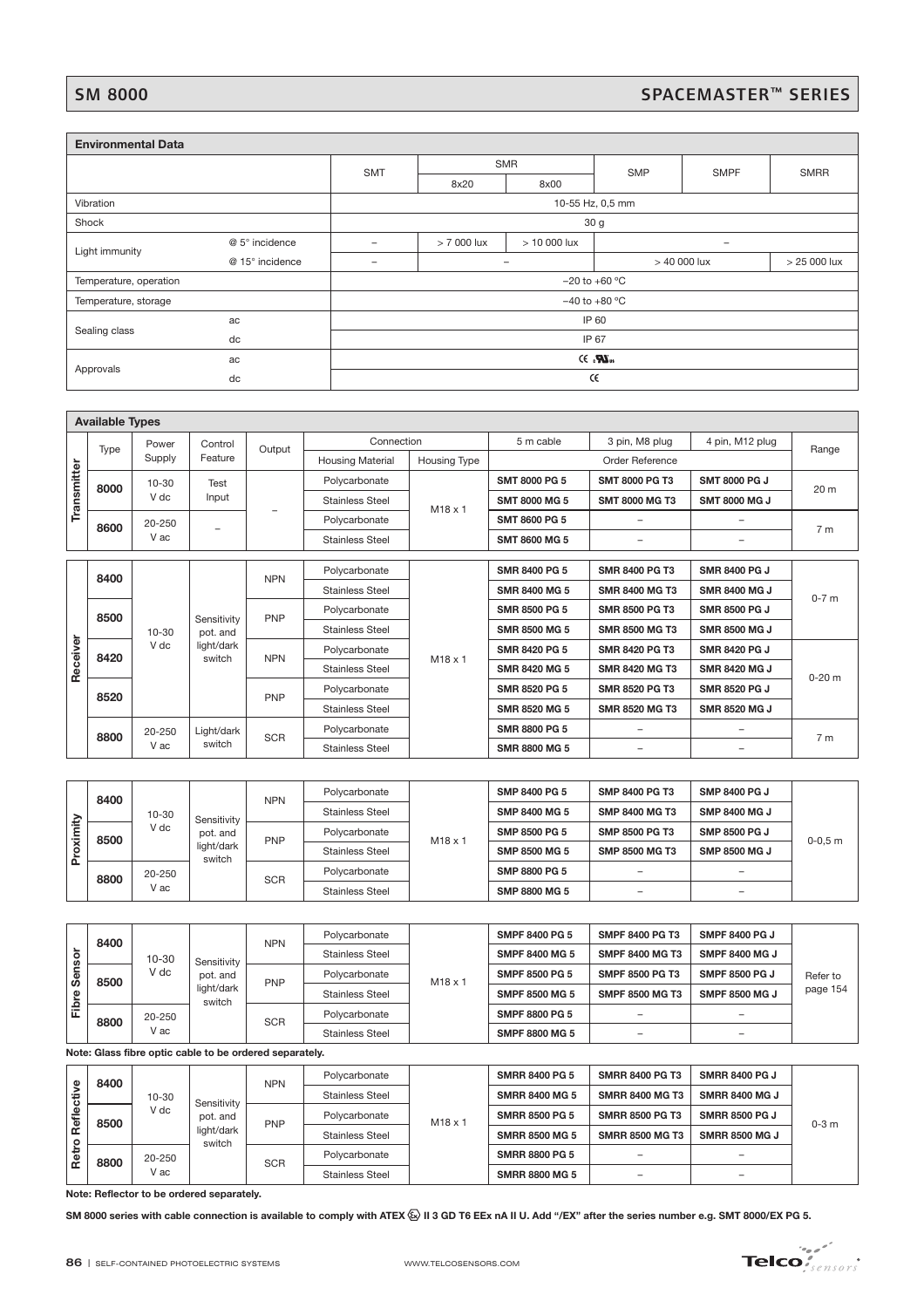### SPACEMASTER™ SERIES SM 8000



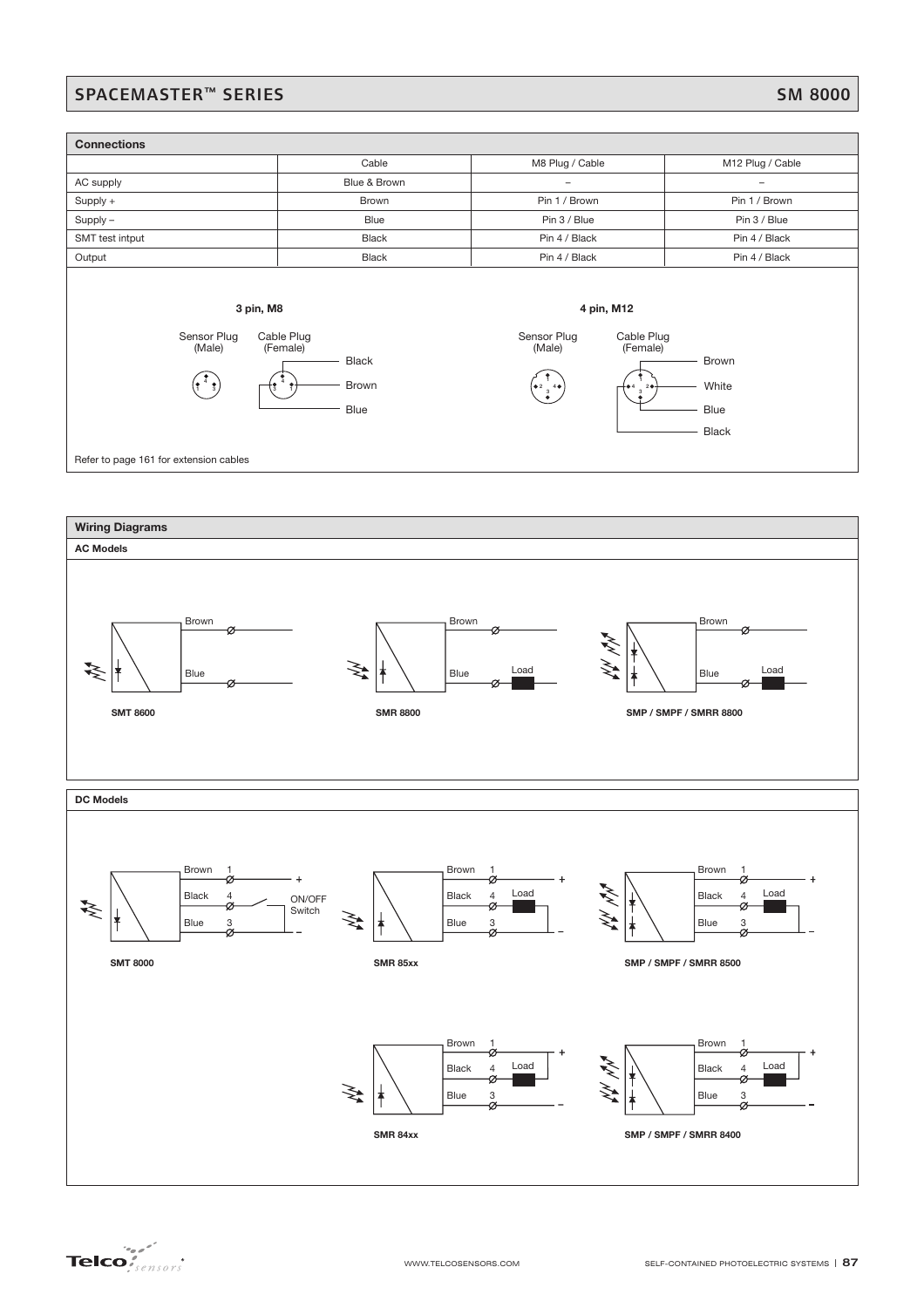## SM 8000 SM 8000 SPACEMASTER™ SERIES





WWW.TELCOSENSORS.COM